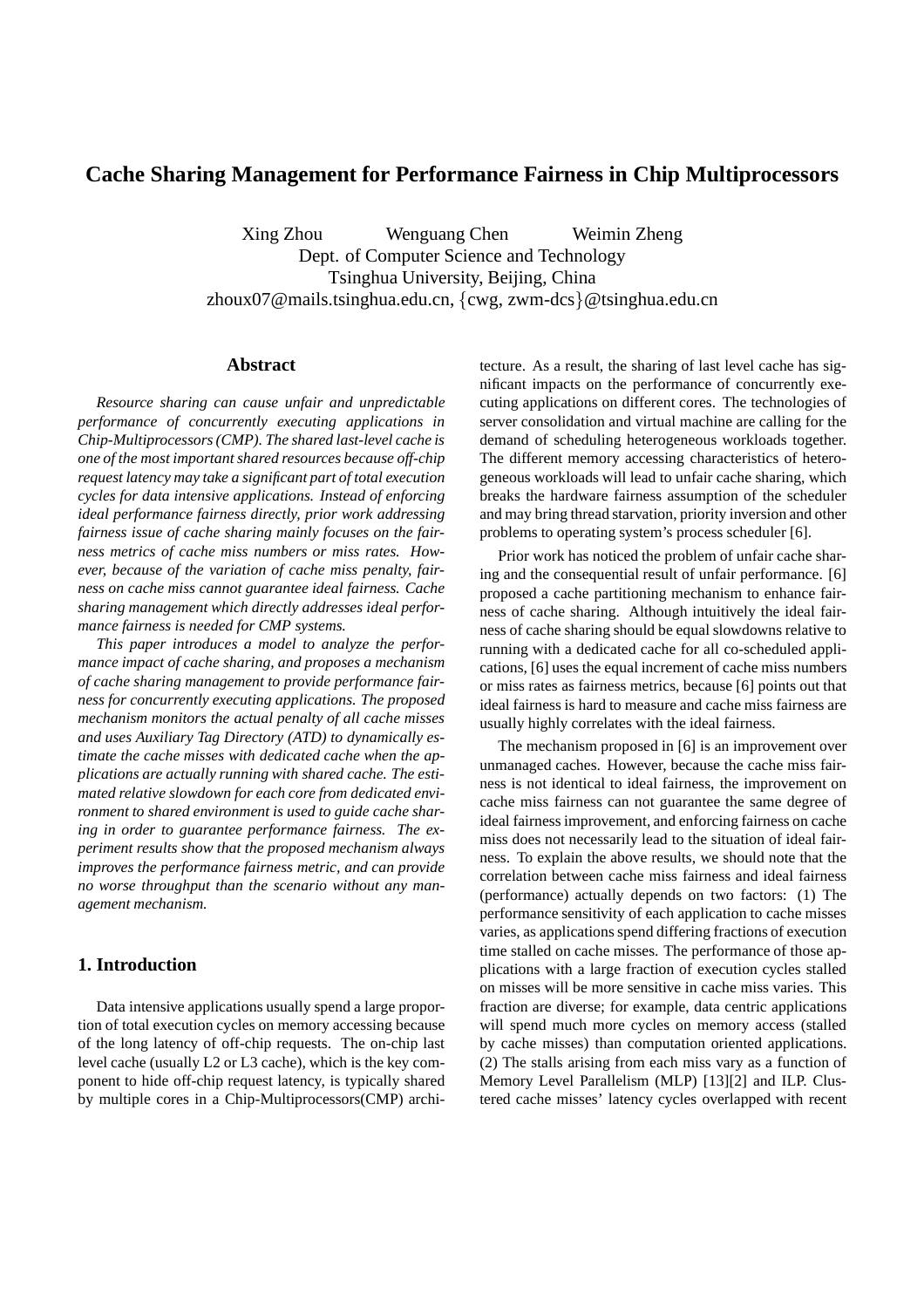misses, and the average penalty of each cache miss can be reduced. So the actual penalty of each cache miss is smaller than memory access latency and may vary according to different memory access characteristics. Besides, computation operation cycles and memory access latency cycles may overlap, which can also reduce the actual penalty of cache misses.

Thus, in order to enforcing ideal fairness on cache sharing, we must firstly build an analytic model to account for the performance impact of cache sharing. The analytic model should be able to help to divide applications' whole execution cycles into "private part", which is not related to cache sharing, and "vulnerable part", which is susceptible to additional cache misses caused by cache sharing. Then, according to the analytic performance model we can develop a mechanism to provide a reference point for ideal fairness metric by measuring or estimating the application's performance in a dedicated cache when it is actually running in a shared cache.

This paper makes two contributions: (1) we proposes a model to analyze the performance impact of cache sharing for CMP, considering not only additional cache misses caused by cache interference of concurrent workloads, but also the variation of the actual penalty for each cache miss. (2) To the best of our knowledge, this paper proposes the first mechanism that partitions shared cache and enforces fairness for the goal of ideal performance fairness. This mechanism is dynamic and adaptive, no static profile needed. The proposed mechanism always improves the performance fairness metric, and can provide no worse throughput than the cache without any management mechanism.

The rest of the paper is organized as follows. Section 2 gives a definition of ideal fairness as well as cache miss fairness which is used in prior work. Section 3 introduces an accurate model, which connects cache miss rate and overall performance, to estimated the performance impact of cache sharing. In Section 4, the hardware mechanism of enforcing fairness on shared cache in a typical CMP architecture is described in detail. Section 5 describes the experiment methodology and discusses experiment results. Section 6 introduces related work briefly and Section 7 gives a conclusion.

#### **2. Defining Performance Fairness**

We define *performance fairness*, which is the ideal fairness discussed above, as identical slowdown for each concurrent workload running with shared cache compared to running with separate, dedicated caches, which is called *execution time fairness* in [6]. Let  $T_i^{ded}$  denotes the execution time (count of execution cycles) of workload  $i$  with dedicated cache and  $T_i^{shr}$  for the execution time with shared

cache, then *performance fairness* is achieved when:

$$
\frac{T_i^{shr}}{T_i^{ded}} = \frac{T_j^{shr}}{T_j^{ded}} \tag{1}
$$

for every pair of concurrent workloads i and j.  $T_i^{ded}$  and  $T_i^{shr}$  can be replaced by  $CPI_i^{ded}$  and  $CPI_i^{shr}$  for a certain slice of running instructions, and then Equation 1 can be transformed to:

$$
\frac{CPI_i^{shr}}{CPI_i^{ded}} = \frac{CPI_j^{shr}}{CPI_j^{ded}}
$$
 (2)

Actually  $\frac{CPI_i^{shr}}{CPI_i^{ded}}$  is the slowdown of workload *i* running with shared cache compared to dedicated cache. And we define performance fairness metric of a pair of concurrently running workloads  $i$  and  $j$  under a certain cache partition as  $M_{perf}$ :

$$
M_{perf} = \sum_{i} \sum_{j} \left| \frac{CPI_i^{shr}}{CPI_i^{ded}} - \frac{CPI_j^{shr}}{CPI_j^{ded}} \right| \tag{3}
$$

Intuitively,  $M_{\text{perf}}$  is the sum of the slowdown difference between every two co-scheduled workloads. The smaller  $M_{\text{perf}}$  is, the smaller the slowdown difference among all coscheduled workloads, thus the better the performance fairness. If  $M_{perf}$  equals zero, perfect performance fairness is achieved.

For the purpose of comparison, we also define that *cache miss fairness* is achieved when:

$$
\frac{MPKI_i^{shr}}{MPKI_i^{ded}} = \frac{MPKI_j^{shr}}{MPKI_j^{ded}}
$$
(4)

for every pair of concurrent workloads  $i$  and  $j$ , in which  $MPKI_i^{shr}$  and  $MPKI_i^{ded}$  denote the miss count per thousand instructions when workload  $i$  running with dedicated cache and shared cache. Cache miss fairness metric is defined as:

$$
M_{miss} = \sum_{i} \sum_{j} \left| \frac{MPKI_i^{shr}}{MPKI_i^{ded}} - \frac{MPKI_j^{shr}}{MPKI_j^{ded}} \right| \qquad (5)
$$

Similar to  $M_{\text{perf}}$ , the smaller  $M_{\text{miss}}$  is, the better the cache miss fairness, and perfect cache miss fairness is achieved when  $M_{miss}$  equals zero.

 $M_{miss}$  is the same as  $M_3$  in [6] and  $FM3$  in [7]. [6] proposed five fairness metrics, but  $M_2$  has been shown to have a poor correlation with performance fairness;  $M_1$  and  $M<sub>3</sub>$  contribute the most highly correlation with performance fairness for most cases. If the workload runs the same count of instructions with dedicated cache and shared cache,  $M_{miss}$  is the same as  $M_1$ , too. So  $M_{miss}$  is representative enough.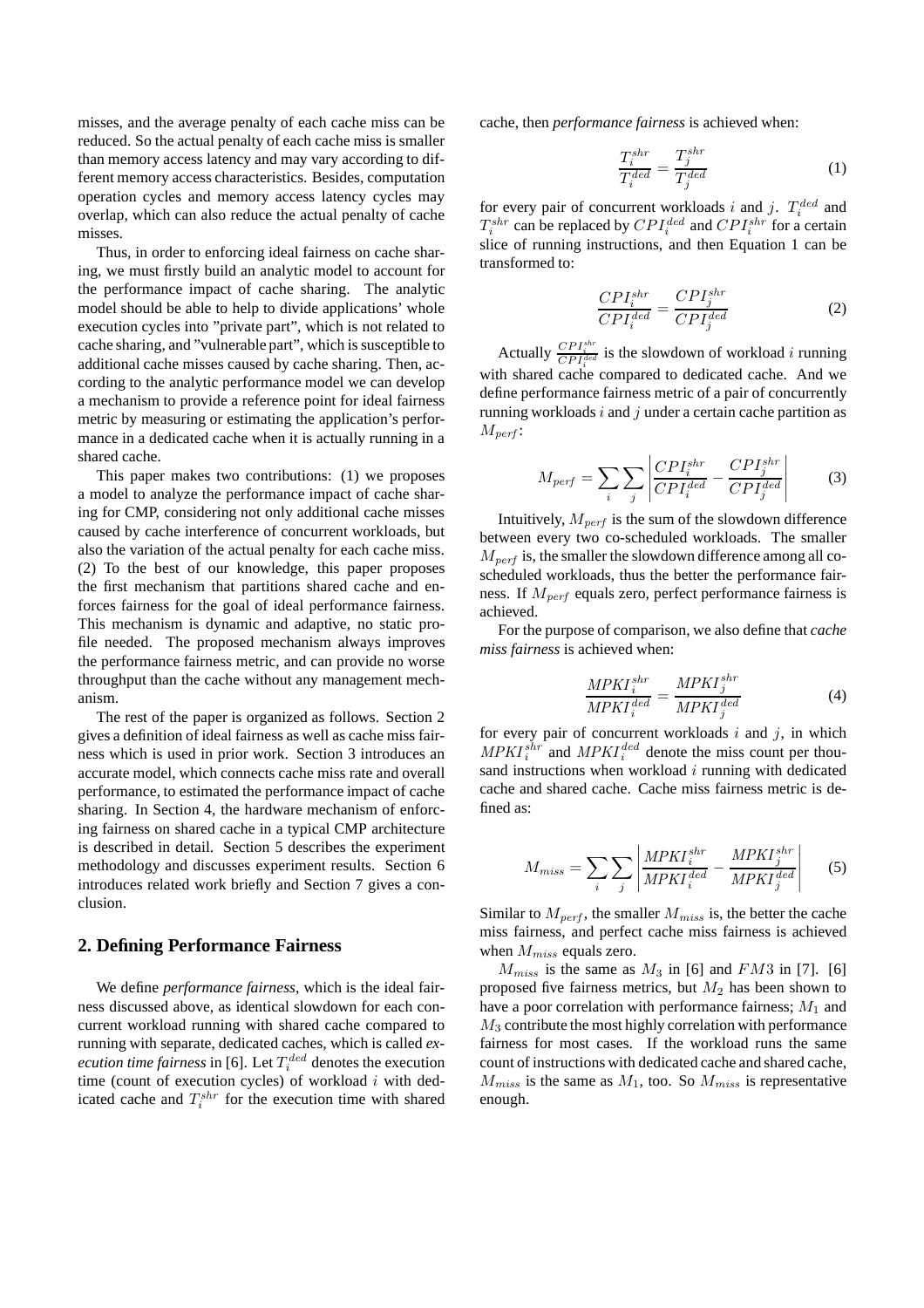# **3. Modeling Performance Impact of Cache Sharing**

We use a typical CMP architecture configuration for following analysis: N cores on chip; each core has private L1 instruction cache and data cache; unified on-chip L2 cache shared by all on-chip cores is the last level cache, and a miss in L2 cache will issue an off-chip request. All caches are set-associated.

To model performance impact of cache sharing, the cycles consumed during application's running time can be categorized into two classes: *private operation cycles*  $(T_{pri})$ and *vulnerable operation cycles*  $(T_{vul})$ . Intuitively, private operation cycles are the part of execution cycles which only depends on the characteristics of the workload. Vulnerable operation cycles are sensitive to different co-schedulers on other cores and may varies diversely because of resource sharing. Private operation cycles are consumed by those operations which only need private resources of the core, such as computation time, the latency of fetching instruction and data from private L1 cache. A L2 request is a hybrid operation. The tag looking up latency is accounted in private operation cycles for it is constant no matter whether this request misses or not. However, if the L2 cache misses, the cycles of off-chip request latency are vulnerable operation cycles because this cache miss may be caused by cache sharing and the off-chip request is extra cycles.

However, the whole execution cycles is not simply equal to the sum of  $T_{pri}$  and  $T_{vul}$  because there are overlap cycles of private operations and vulnerable operations. For example, in an out-of-order processor, even if a instruction is stalled by a L2 cache miss, other instructions in the schedule windows still can enter pipeline if there is no data dependence. As a result, the *overlap cycles*  $(T_{\text{out}})$  must be introduced, then:

$$
T = T_{pri} + T_{vul} - T_{ovl}
$$
 (6)

The example in Figure 1 illustrates Equation 6.



**Figure 1. Illustration of Equation 6. The horizontal axis represents time (cycles) elapsed.**

In this example, during the execution time of  $T$ , two L2 cache misses occur. After the first miss, the instruction window still has instructions with no data dependence on this miss, so the pipeline is not stalled yet until the second miss occurs. The computation time of pipeline is certainly part of  $T_{pri}$ , and the off-chip request latency of L2 misses is  $T_{vul}$ . Note that when L1 misses occur, the L1 request latency (tag looking up latency in L2 cache), such as slice A and slice B in the figure, is part of  $T_{pri}$ ; however, it ends up as an L2 miss, the latency of off-chip request does not belong to  $T_{pri}$ any more.  $T_{ovl}$  is formed by those cycles when  $T_{pri}$  and  $T_{vul}$  overlap.

Because the vulnerable operation cycles are mainly the cycles of off-chip request latency,  $T_{vul}$  can be approximated by the total penalty of off-chip requests. Average MLP is needed to consider to estimate the average penalty of each cache miss. We derive the average MLP definition in [2] as *the average number of useful outstanding off-chip requests when there is at least one outstanding off-chip requests*, denoted by  $MLP_{avg}$ . We have the following equation:

$$
T_{vul} = \sum_{i=1}^{N_{miss}} Miss\_Penalty_i
$$

$$
= N_{miss} * \frac{Miss\_Latency}{MLP_{avg}}
$$
(7)

Then Equation 6 can be:

$$
T = T_{pri} - T_{ovl} + N_{miss} * \frac{Miss\_Latency}{MLP_{avg}} \tag{8}
$$

In Equation 8 the latency of off-chip request (Miss Latency) can be treated as a constant (ignoring other factors such as bus congestion). Equation 6 and 8 shows that the total execution time of an application including three parts:  $T_{pri}$  is the inherit part that does not change for cache sharing.  $T_{ovl}$  and  $T_{vul}$  are related to cache sharing; they are the cause of unfair performance and the part of execution time that cache partition mechanisms want to adjust. According Equation 8, if we can get the parameters of  $T_{ovl}$ ,  $N_{miss}$  and  $MLP_{avg}$  through hardware profiler, the total execution time can be estimated dynamically.

## **4 Hardware Mechanism**

The necessary hardware support includes two interdependent parts: cache partition mechanism and hardware profiler. Figure 2 shows how it works. The hardware profiler gather the statistics of each core's pipeline, each private L1 instruction cache and data cache, and unified L2 cache during last period. At the end of period, cache partition decision is made and the cache partition mechanism applies the decided partition to cache.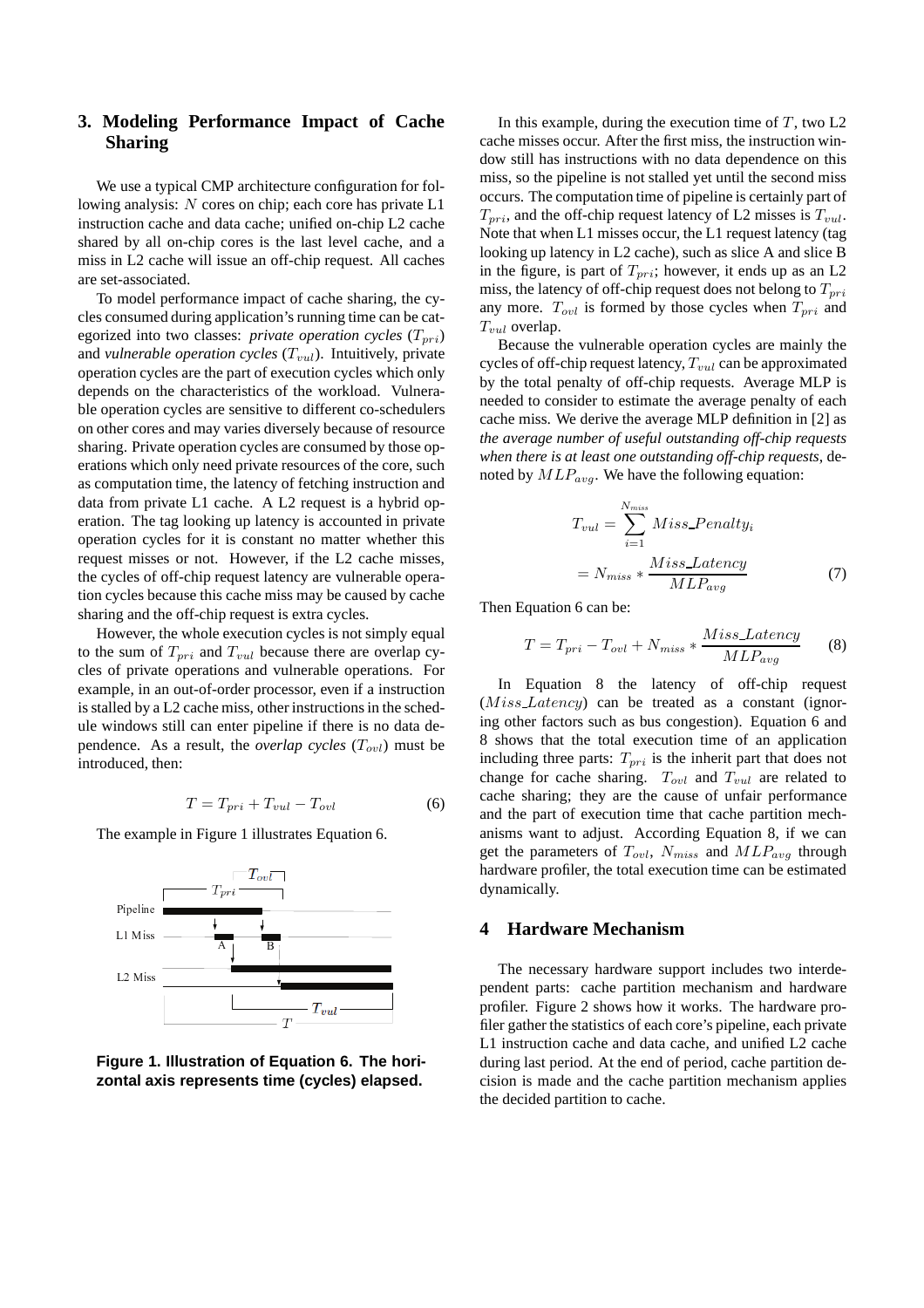

**Figure 2. Hardware Framework**

### 4.1 Cache Partition Mechanism

The cache partition mechanism is the simpler part. Assuming there are  $N$  cores on chip sharing L2 cache, we add  $\log_2 N$  bits for each cache block to mark which core this cache block belongs to. And each core has a bit of overAlloc flag to indicate whether this core has been allocated too much cache space or not. When a cache miss from core i occurred, firstly found the correct cache set; if the *over Alloc* flag of core i shows that core i is not over allocated, use original cache replacement policy to find a victim cache block, and change the mark bits of this cache block as belonging to core i; if the *over Alloc* flag shows that core  $i$  has been allocated too much cache space, randomly select one cache block with mark of core  $i$  as victim cache block. This mechanism guarantees over allocated cores can not gain more cache lines, and the additional cache block will be gradually taken by other under allocated cores, and the partition target set by overAlloc flag of each cores. A special situation is that though the register of core  $i$  shows over allocated, there is no cache block marked as belonging to core  $i$ , we still allocate a cache line for core  $i$ .



**Figure 3. Cache Partition Mechanism**

#### 4.2 Hardware Profiler

The hardware profiler is more complex. To achieve performance fairness for a shared cache CMP, identical slowdowns compared to running with dedicated cache is the ideal goal. The key problem is to estimate the cycles needed by the workload with dedicated cache when it is actually running with a shared cache.  $T_i^{shr}$  and  $T_i^{ded}$  or  $CPI_i^{shr}$ and  $CPI_i^{ded}$  for each core *i* are need to evaluate  $M_{perf}$  defined in Equation 3. The job of hardware profiler is to profile necessary runtime or statistical parameters when the applications are executing concurrently, and use Equation 6 and Equation 8 to dynamically estimate the situation if running with dedicated cache.

According to Equation 6 and Equation 8:

$$
T^{shr} = T_{pri}^{shr} - T_{ovl}^{shr} + T_{vul}^{shr} \tag{9}
$$

$$
T^{ded} = T_{pri}^{ded} - T_{out}^{ded} + N_{miss}^{ded} * \frac{Miss\_{det}}{MLP_{avg}^{ded}} \quad (10)
$$

According to the definition of  $T_{pri}$  we can get  $T_{pri}^{shr} =$  $T_{pri}^{ded} = T_{pri}$ . So in order to enforce performance fairness,  $T^{shr}$ ,  $T_{ovl}^{shr}$  and  $T_{vul}^{shr}$  should be profiled in shared mode, and then  $T_{pri}$  can be calculated; at the same time,  $T_{ovl}^{ded}$ ,  $N_{miss}^{ded}$  and  $MLP_{avg}^{ded}$  need to be estimated, and finally we gain  $T^{ded}$  and be able to evaluate  $M_{perf}$ . The data flow for analysis is showed in Figure 4.

$$
\begin{array}{ccc}\nT^{shr}, T_{ovl}^{shr}, T_{vul}^{shr} & \longrightarrow T_{pri} \\
\searrow & & \searrow & \\
T^{shr} & \longrightarrow M_{perf} & \longleftarrow & T^{ded} \\
T_{ovl}^{ded}, N_{miss}^{ded}, MLP_{avg}^{ded}\n\end{array}
$$

#### **Figure 4. Data Flow for Analysis**

If we only want to enforce cache miss fairness defined by Equation 4, things are much simpler: only  $N_{miss}^{shr}$  and  $N_{miss}^{ded}$  are needed, then  $M_{miss}$  defined by Equation 5 can be evaluated.

#### **4.2.1 Profiling parameters for shared cache**

The profiler calculate statistics in every PT cycles (profiling period), then  $T^{shr} = PT$ . To get  $T^{shr}_{vul}$ , we add a  $log_2 N$ bits flag to each entry of L2 MSHR (Miss Status Holding Register) to identify which core causes this miss; then monitor the count of entries with the specified flag to see if there is request of this core in MSHR. At the beginning of profiling period,  $T_{vul}^{shr}$  is initialized to zero. If MSHR has at least one entry for this core,  $T_{vul}^{shr}$  should be increased because there is at least one off-chip request on this cycle.

To decide whether a cycle of the whole execution time belongs to  $T_{ovl}^{shr}$ , three conditions should be considered: (1) whether the pipeline is stalled in this cycle; (2) whether there is at least an L1 request in this cycle; (3) whether there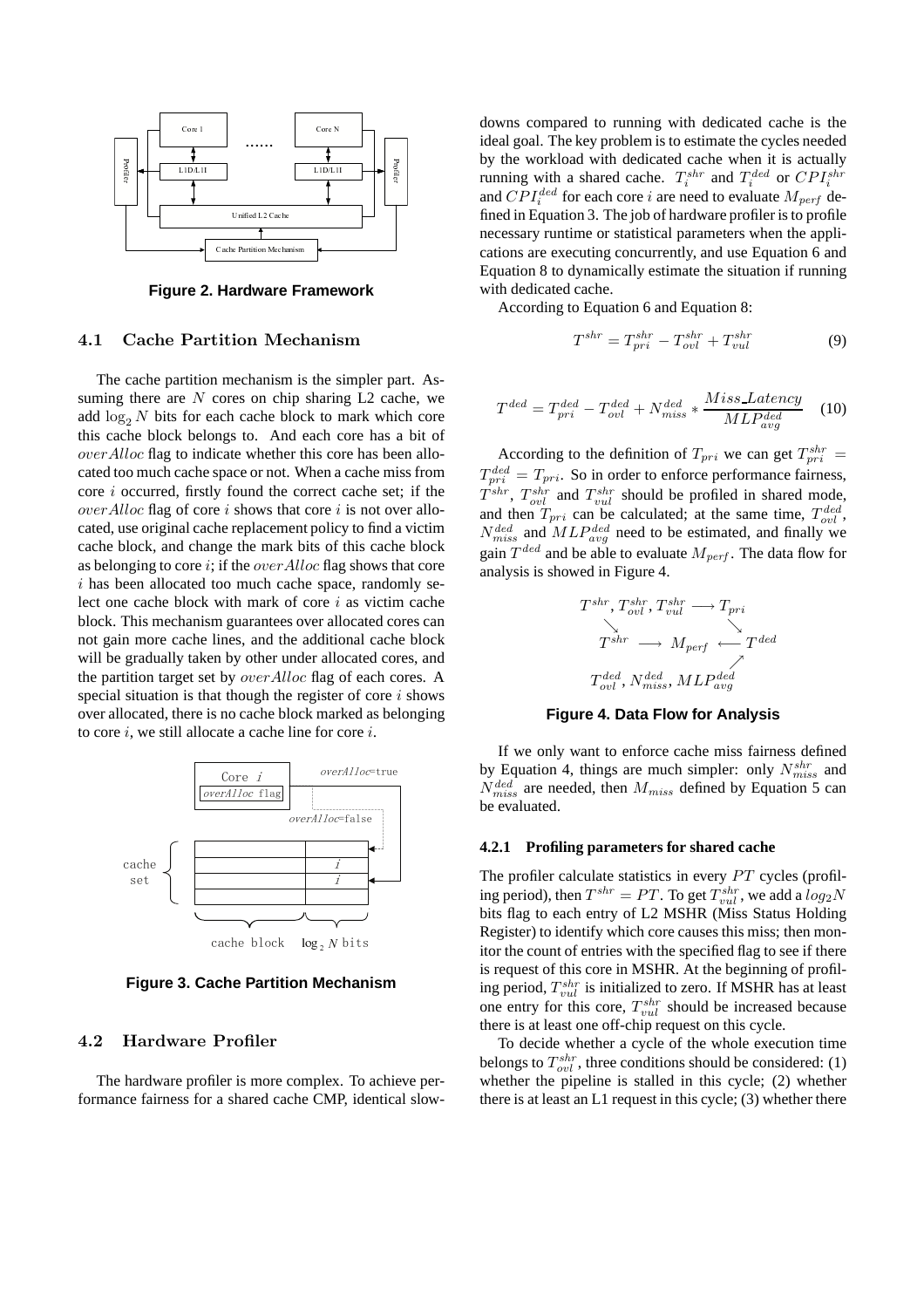| <b>Algorithm 1:</b> Calculating $T_{vnl}^{shr}$           |
|-----------------------------------------------------------|
| /* at the beginning of each profiler period $\frac{*}{s}$ |
| $T_{vul}^{shr} = 0;$                                      |
| /* for each cycle*/                                       |
| if L2 MSHR has entries for this core then                 |

 $T_{vul}^{shr}$  + +;

is at least an L2 request for this core in this cycle. Condition (2) only means the on-chip request; if the L1 request ends up to be an L2 miss, the off-chip latency cycles is not condition (2) (referring the example showed in Figure 1). Condition (1) can be easily got by monitoring the status of pipeline and condition (3) by monitoring the whether the L2 MSHR has entries for this core. To decide condition (2), we add a timer for each L1 cache, including instruction cache and data cache. Let L2 LAT denotes the lookup latency of L2  $(L2 \text{L}AT)$  is always a fixed value). If this L1 cache misses and issues a request to L2, the timer is set to  $L2$ <sub>LAT</sub>. For each cycle, the timer is decreased by 1. The condition (2) can be decided by checking whether the timer is zero or not. Algorithm 2 described the logic in detail.

### **4.2.2 Profiling and estimating parameters for dedicated cache**

The three parameters of  $T_{ovl}^{ded}$ ,  $N_{miss}^{ded}$  and  $MLP_{avg}^{ded}$  shown in Figure 4 are responsible to the application running with a dedicated cache. However, because the workload is actually running with a shared cache, we need special hardware to help to estimate the situation when it is running with a dedicated cache. To achieve this, we uses the technology of Auxiliary Tag Directory (ATD) [13] to attach a virtual "private" L2 cache to each core. An ATD has the same associativity as the main tag directory of the shared L2 cache and uses the same replacement policy. However, an ATD only contains the tag and other functional bits of each cache block but do not keep data. We also add an auxiliary MSHR to each ATD, then an ATD can act just as a private L2 cache. Each entry in the auxiliary MSHR has a timer to simulate memory accessing request. When a memory request is issued to an auxiliary MSHR, the timer of the inserted entry is set to the round trip cycles of memory accessing latency. For every cycle, all entries' timers are automatically decreased by 1, A timer's value equals 0 means this memory request has returned and the request block is ready for ATD.

Because there is an ATD for each core, the total hardware cost is substantial. We employ set sampling technology [13] to reduce the storage cost. The ATD with set sampling only selects cache set samples in a specified interval, and the be-

havior of the whole can be approximated by sampled cache sets. An ATD with large sampling interval requires less hardware overhead, but gives less accurate statistics. So, there is a tradeoff between hardware cost and accuracy in choosing sampling interval.

With an ATD and an auxiliary MSHR, it is possible to simulate a private L2 cache for each core. When a request from upper level L1 cache is coming, it is forwarded to the really L2 cache as well as the attached ATD of the core which the request sender (L1 cache) belongs to. Then the ATD respond to this request just as L2 cache does, including touching MRU bits, replacement, counting miss count and issue requests to the auxiliary MSHR. So  $N_{miss}^{ded}$  and  $T_{ovl}^{ded}$ can be gained by the ATD and auxiliary MSHR attached to each core using similar mechanism which is used to get  $N_{miss}^{shr}$  and  $T_{ovl}^{shr}$ .

 $MLP_{avg}^{ded}$  can also be gained with the help of auxiliary MSHR.  $MLP_{avg}$  is defined as the average number of useful outstanding off-chip requests when there is at least one outstanding off-chip requests. Two counter  $MLP$  sum and MLP cycles are used to store the accumulated off-chip latency and the count of cycles when there is at least one outstanding off-chip request. The algorithm is described as follows:

Note that  $T_{ovl}^{ded}$  and  $MLP_{avg}^{ded}$  are both estimated values while we can treat  $N_{miss}^{ded}$  as accurate value if set sampling is not employed. Because L2 cache misses have impact on the pipeline, the relative order of L2 cache misses may be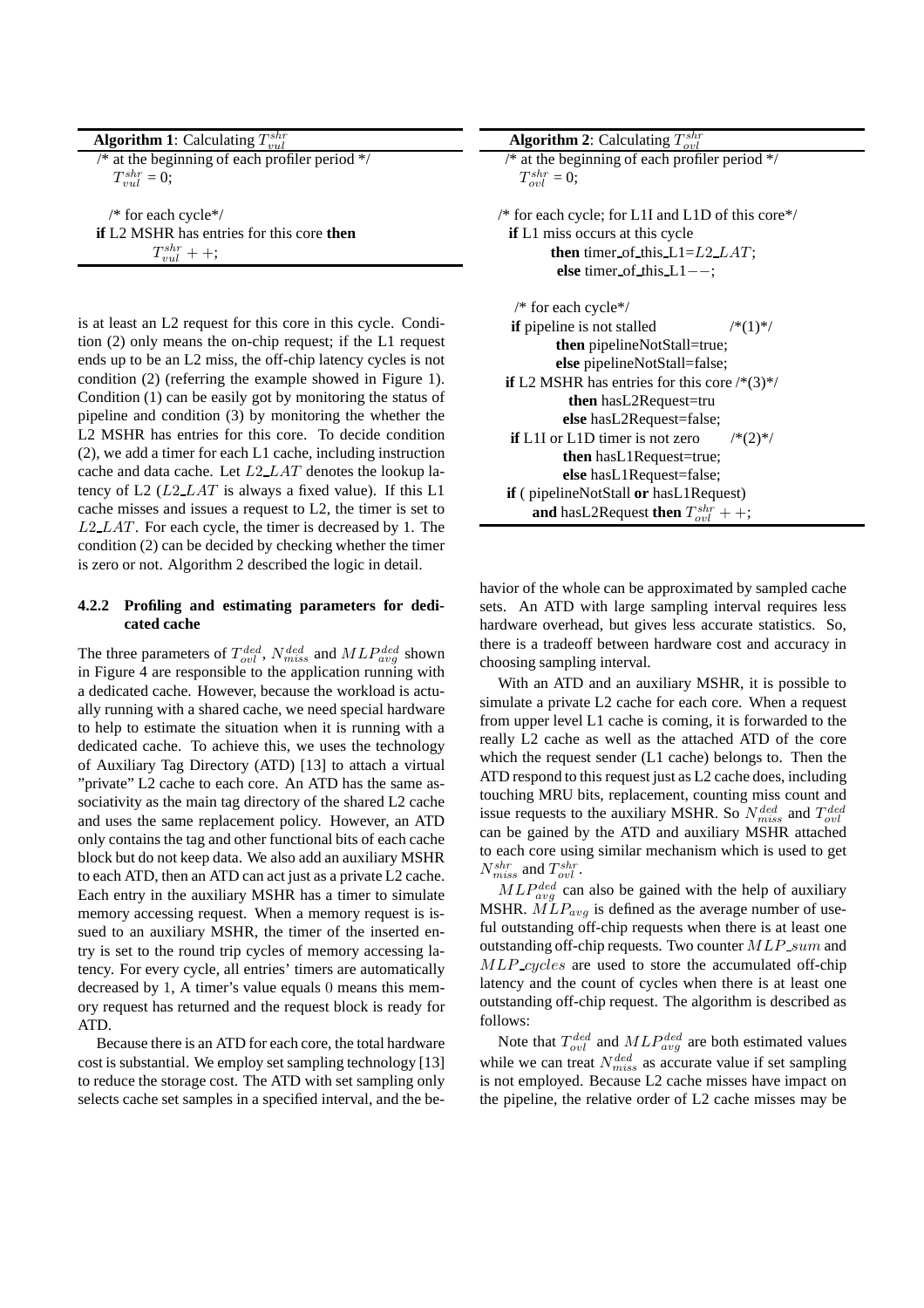| <b>Algorithm 3:</b> Calculating $MLP_{area}^{ded}$                                                                                              |
|-------------------------------------------------------------------------------------------------------------------------------------------------|
| $\frac{1}{4}$ at the beginning of each profiler period */                                                                                       |
| $MLP\_sum = 0$ ;                                                                                                                                |
| $MLP_{\text{cycles}} = 0;$                                                                                                                      |
| /* for each cycle*/<br><b>if</b> auxiliary MSHR is not empty <b>then</b><br>$MLP_{cycles}++;$<br>$MLP.sum + =$ count of auxiliary MSHR entries; |
|                                                                                                                                                 |

/\* at the end of each profiler period \*/  $MLP_{avg}^{ded} = \frac{MLP\_sum}{MLP\_cycles};$ 

different between running with shared cache and with dedicated cache, which makes the mechanism for calculating  $T_{ovl}^{ded}$  and  $MLP_{avg}^{ded}$  inaccurate compared to really running the application with a dedicated cache. However, if the application is actually running with dedicated cache, the same algorithm can used to obtain the accurate MLP by replacing auxiliary MSHR with main L2 MSHR.

Now the hardware profiler can provide all the parameters needed to calculate  $T_i^{shr}$  and  $T_i^{ded}$  for each core *i*. The slowdown for core  $i$  can be calculated at the end of profiling period by:

$$
Slowdown_i = \frac{T_i^{shr}}{T_i^{ded}} \tag{11}
$$

The core which has the least slowdown is selected as being allocated too much cache space by setting the this core's *overAlloc* flag. Through the cache partition mechanism, the slowdown of each core will be closer and performance fairness will be improved.

#### 4.3 Hardware cost

For each cache line,  $\log_2 N$  bits are added to indicate which core this cache line belongs to, in which  $N$  is the number of cores sharing the cache. In addition, there should be some monitor circuits in L2 MSHR, L1 cache and pipeline. For each core, there are 2 additional L1 timers and 1 auxiliary MSHR, typically 32-entry.

ATDs are the major part of cost. Set sampling can significantly reduce the storage of ATD. For the configuration of 2-way CMP with 1M, 64 bytes line size, 8-way associative L2 cache, and sampling for each 16 cache sets, the hardware cost is:

- For each ATD entry:  $(24 \text{ bits tag})+(4 \text{ bits LRU})+(1 \text{ bit})$ valid)+(2 bits in-addition)=31 bits
- Number of ATD entries: (1MB L2)/(64 Bytes block)/(16 cache sets sampling)=1024

Total cost for 1 ATD: 1024\*31bit<4KB. The original L2 cost is:  $1MB+(24+4+1)*(1M/64B)=1.45MB$ . So the additional cost for 2 ATDs of the 2 cores is less than 1%:

 $(2 * 4KB)/1.45MB = 0.005 < 1\%$ 

## **5 Experimental Methodology**

## 5.1 Configuration

The evaluation is performad using Simics [8], which is a whole system simulator supporting CMPs. The memory timing model is derived from GEMS [9], which enables detailed cycle-accurate simulation of multiprocessor systems for Simics.

Table 1 shows the basic parameters of the simulated architecture. The simulated CMP cores are out-of-order superscalar processors with private L1 instruction and data caches, sharing unified L2 cache and all lower levels of memory hierarchy. All caches are set-associated using Pseudo LRU policy for replacement decision.

| CMP                  | 2 cores on chip, share on-chip L2 cache |  |  |  |  |
|----------------------|-----------------------------------------|--|--|--|--|
| Processor            | 4-issue out-of-order processors         |  |  |  |  |
| core                 | instruction window size: 64             |  |  |  |  |
|                      | Re-order buffer size: 128               |  |  |  |  |
|                      | private Icache and Deache for each core |  |  |  |  |
| L1 cache             | Icache: 32KB, 64B line-size, 4-way PLRU |  |  |  |  |
|                      | Dcache: 32KB, 64B line-size, 4-way PLRU |  |  |  |  |
| Unified              | 1MB, 64B line-size, 8way PLRU           |  |  |  |  |
| shared               | 12-cycle hit, 32-entry MSHR             |  |  |  |  |
| L <sub>2</sub> cache | shared by all cores on chip             |  |  |  |  |
| Memory               | 400-cycle round trip latency            |  |  |  |  |

### **Table 1. Basic configuration of the simulated architecture**

### 5.2 Metrics

To evaluate the fairness improvement of different schemes at the baseline of uncontrolled L2 cache sharing (original Pseudo LRU policy), we define:

$$
F_{perf}^{scheme} = \frac{M_{perf}^{scheme}}{M_{perf}^{PLRU}} \tag{12}
$$

$$
F_{miss}^{scheme} = \frac{M_{miss}^{scheme}}{M_{miss}^{PLRU}} \tag{13}
$$

 $M_{perf}^{scheme}$  and  $M_{perf}^{PLRU}$  are performance fairness metrics define by Equation 3;  $M_{miss}^{scheme}$  and  $M_{miss}^{PLRU}$  are cache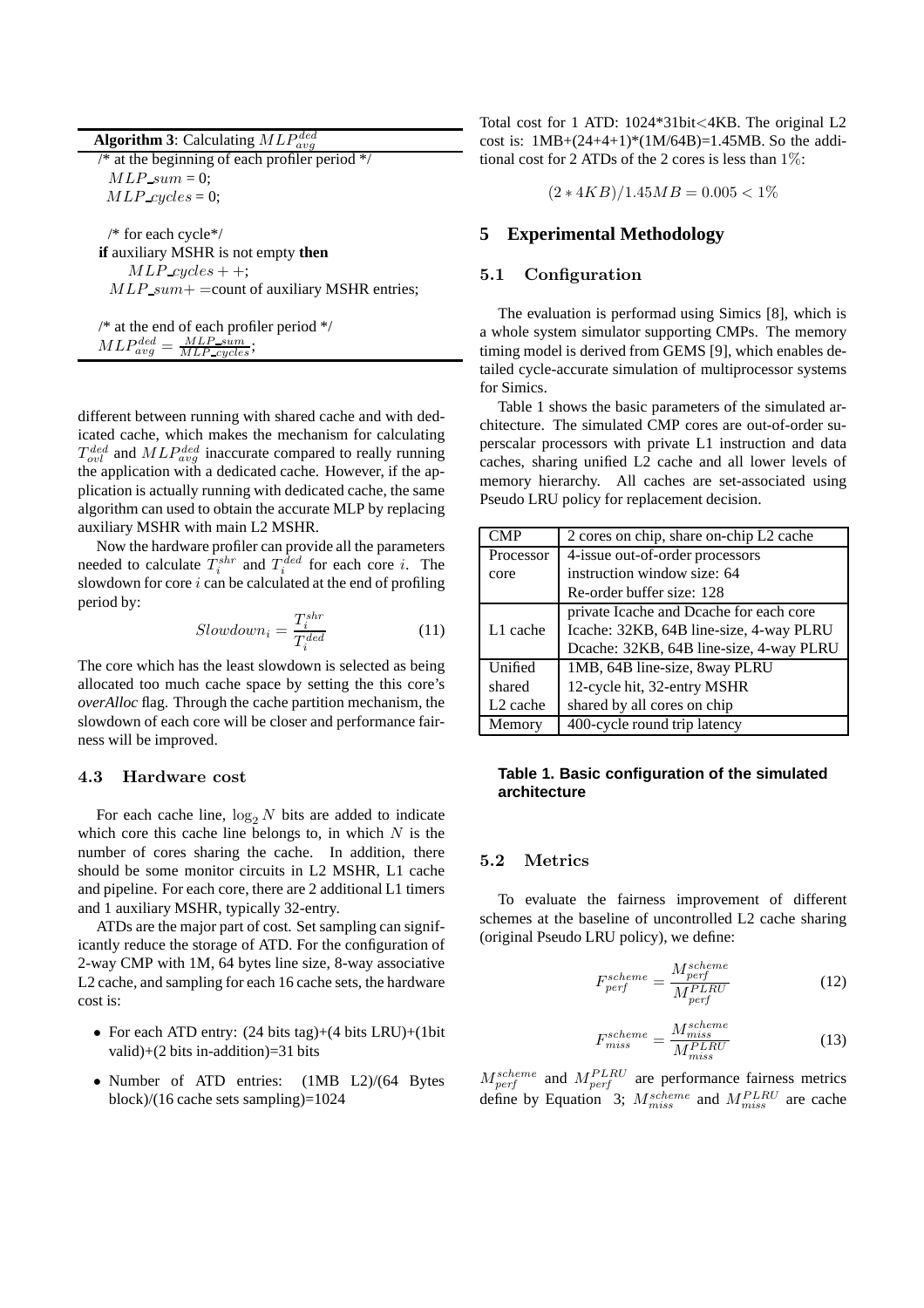miss fairness metrics define by Equation 5. Obviously  $F_{\text{perf}}^{PLRU} = 1$  and  $F_{\text{miss}}^{PLRU} = 1$ . Those metrics are normalized fairness metrics. The smaller the value, the better the fairness of the scheme. Zero means perfect fairness. If the baseline already achieves perfect fairness,  $F_{\text{perf}}^{scheme}$  and  $F_{miss}^{scheme}$  would be infinite unless the cache partition scheme also achieves perfect fairness.

### 5.3 Benchmarks

We select a set of most memory-intensive benchmarks from SPEC CPU 2000 benchmark suite, and run them concurrently in pairs in the simulated dual-core CMP system to see the benefit of different cache partition schemes, including uncontrolled L2 cache sharing using original Pseudo LRU policy, enforcing cache miss fairness on cache partitioning and enforcing performance fairness on cache partitioning. We compare the normalized cache miss fairness metric ( $F_{miss}^{scheme}$ ) and normalized performance fairness metric ( $F_{perf}^{scheme}$ ) for all cache partition schemes at the baseline of uncontrolled L2 cache sharing. For each selected benchmark, a representative slice of instructions is obtained using a tool SimPoint [10] for simulation.

To categorize the selected benchmarks, we consider two features of each benchmark that can affect the correlation between cache miss fairness and performance fairness: (1) the portion which vulnerable time took in the whole execution time, which is  $T_{vul}/T$  according to Equation 6; (2) the average MLP during execution of the benchmark. Workloads with high value of  $T_{vul}/T$  are more sensitive to interleaving, while workloads with high average MLP are more tolerant for last level cache misses. These two factors must be combined in analysis.

|          | High $T_{vul}/T$     | Low $T_{vul}/T$      |
|----------|----------------------|----------------------|
| High MLP | $mcf(55.2\%, 1.53)$  | ammp                 |
|          | $art(56.5\%, 1.82)$  | $(29.2\%, 1.47)$     |
|          | applu(72.3%, 1,21)   | $gzip(24.1\%, 1.26)$ |
| Low MLP  | swim(63.3%, 1.10)    | apsi(28.5%, 1.08)    |
|          | equake(47.6%, 1.19)  | $vpr(28.3\%, 1.28)$  |
|          | sixtrack(39.2%,1.09) |                      |

#### **Table 2. Benchmark classification**

Table 2 shows the classification of the ten selected benchmarks based on the values of  $T_{vul}/T$  and average MLP: *mcf, ammp, art, applu, gzip, swim, apsi, equake, vpr* and *sixtrack*. The pair of numbers shown in parenthesis denotes the benchmark's values of  $T_{vul}/T$ and average MLP. These data are collected by running a single benchmark with dedicated cache of original Pseudo-LRU replacement policy. The eight benchmarks are categorized into four classes: high-vulnerability/high-MLP, high-vulnerability/low-MLP, low-vulnerability/high-MLP and low-vulnerability/low-MLP.

We pair the benchmarks presented above and running them concurrently in our simulated system with shared cache to evaluate fairness metrics of different schemes. Table 3 shows the classification parameters when the benchmarks are running concurrently with shared cache of original replacement policy. We can see that although the two parameters may vary diversely (especially the portion of cache miss latency), the relationship of parameter values are kept. That is, if a benchmark from the class of high/high is running concurrently with another benchmark from the class of low/low, the first benchmark usually still has a larger portion of cache miss latency and a larger MLP. So is other combinations of benchmarks from the rest classes.

|                 | $T_{vul}/T$ | $T_{vul}/T$ | MLP  | <b>MLP</b>       |
|-----------------|-------------|-------------|------|------------------|
|                 | App1        | App2        | App1 | App <sub>2</sub> |
| $gzpi+mcf$      | 32.0%       | 82.7%       | 1.28 | 1.36             |
| gzip+art        | 26.7%       | 62.2%       | 1.16 | 1.83             |
| $apsi+art$      | 36.1%       | 61.9%       | 1.19 | 1.78             |
| swim+apsi       | 87.1%       | 31.1%       | 1.07 | 1.10             |
| vpr+applu       | 31.2%       | 78.1%       | 1.31 | 1.04             |
| ammp+applu      | 44.0%       | 86.7%       | 1.45 | 1.17             |
| $mcf+swim$      | 83.8%       | 67.8%       | 1.30 | 1.02             |
| swim+art        | 85.0%       | 73.6%       | 1.19 | 1.87             |
| equake+mcf      | 55.0%       | 68.8%       | 1.16 | 1.57             |
| ammp+sixtrack   | 40.0%       | 41.6%       | 1.50 | 1.09             |
| equake+sixtrack | 64.6%       | 48.2%       | 1.19 | 1.07             |

**Table 3. Benchmark pairs and parameters when running concurrently.**

# 5.4 Results and Analysis

### **5.4.1 Model Accuracy Verification**

Before evaluating fairness metrics, we need to verify how accurate the model described in above sections could be. In this verification experiment, we ran benchmarks for two passes. For the first pass, we used the hardware configuration in Table 1, but only applied profiler component of the hardware mechanism to the shared L2 cache; the cache replacement policy is not modified. We ran the benchmark pairs in Table 3 in the share cache configuration and get necessary statistics for estimating the benchmarks' performance  $(\text{IPC}')$  when running with dedicated cache. In the second pass, we ran these benchmarks again in identical hardware except using dedicated L2 cache for each core (the dedicated cache has the same configurations as the shared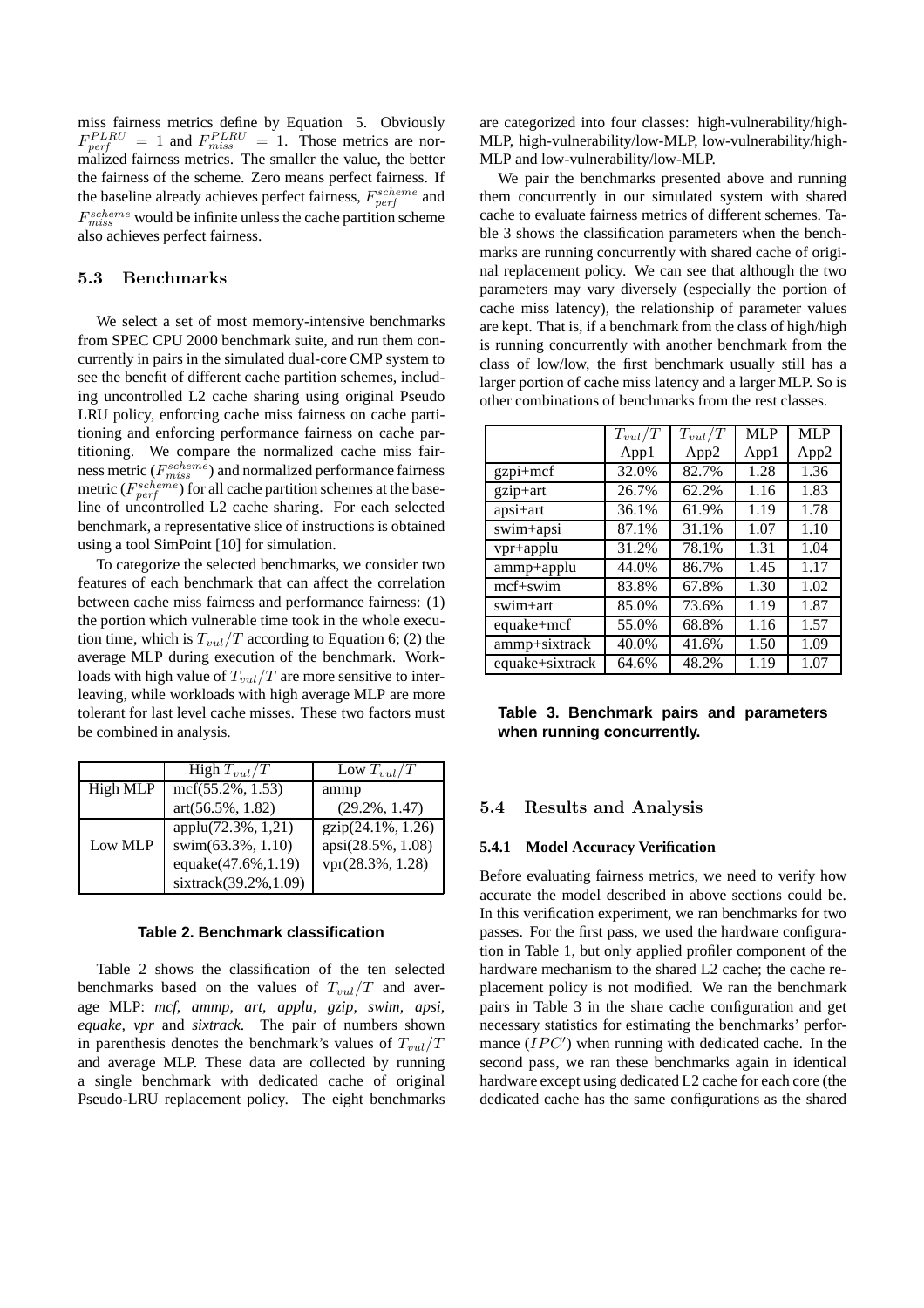

**Figure 5. Verifying accuracy of the model. Y axis represents the relative error (**E **defined in Equation 14). X axis represents the interval of the set sampling in ATD; interval** 1 **means do not use set sampling (sample every tag set in ATD).**

cache). In this pass of running, we can get the the benchmarks' actual (IPC) performance when running with dedicated cache. Then we can compare  $IPC'$  and  $IPC$ , and get the *relative error*:

$$
E = \left| 1 - \frac{IPC'}{IPC'} \right| \tag{14}
$$

To review the effect of employing set sampling technology on ATD, we compared the estimating error of different sampling interval. From Figure 5 we can see that, if do not use set sampling in ATD (sampling interval 1), the average E is 4.7% and max E is 10.9% (*equake* running with *sixtrack*). As the sampling interval increasing, E increases as well. When sampling ATD set with interval 16, the average  $E$  is 6.7% and max  $E$  is 13.3% (*art* running with *gzip*), which is still accurate enough. So the following experiments used interval 16 for set sampling in ATD.

#### **5.4.2 Evaluation of fairness metrics**

We use  $F_{\text{perf}}^{scheme}$  and  $F_{\text{miss}}^{scheme}$  described in Section 4.2 to measure the fairness improvement for two cache partition schemes: the scheme that enforces cache miss fairness (SECF) and the scheme that enforces performance fairness (SEPF). The baseline is uncontrolled cache sharing using originally Pseudo LRU policy, which is widely used in production processors.



(b) Performance fairness metric  $(F_{perf}^{scheme})$ 



Figure 6 shows the experiment results of cache miss fairness metric  $(F_{miss}^{scheme})$  and performance fairness metric  $(F_{\text{perf}}^{scheme}$ ). For each benchmark pair, the two benchmarks are executed concurrently for three passes: in the first pass, shared L2 cache uses original, uncontrolled Pseudo LRU replacement policy; in the second and third pass, cache partition schemes of enforcing cache miss fairness (SECF) and enforcing performance fairness (SEPF) are used. The two fairness metrics of  $(F_{miss}^{scheme})$  and  $(F_{perf}^{scheme})$  are measured for each pass of execution.

In Figure 6 (a), we can see that when using SECF to en-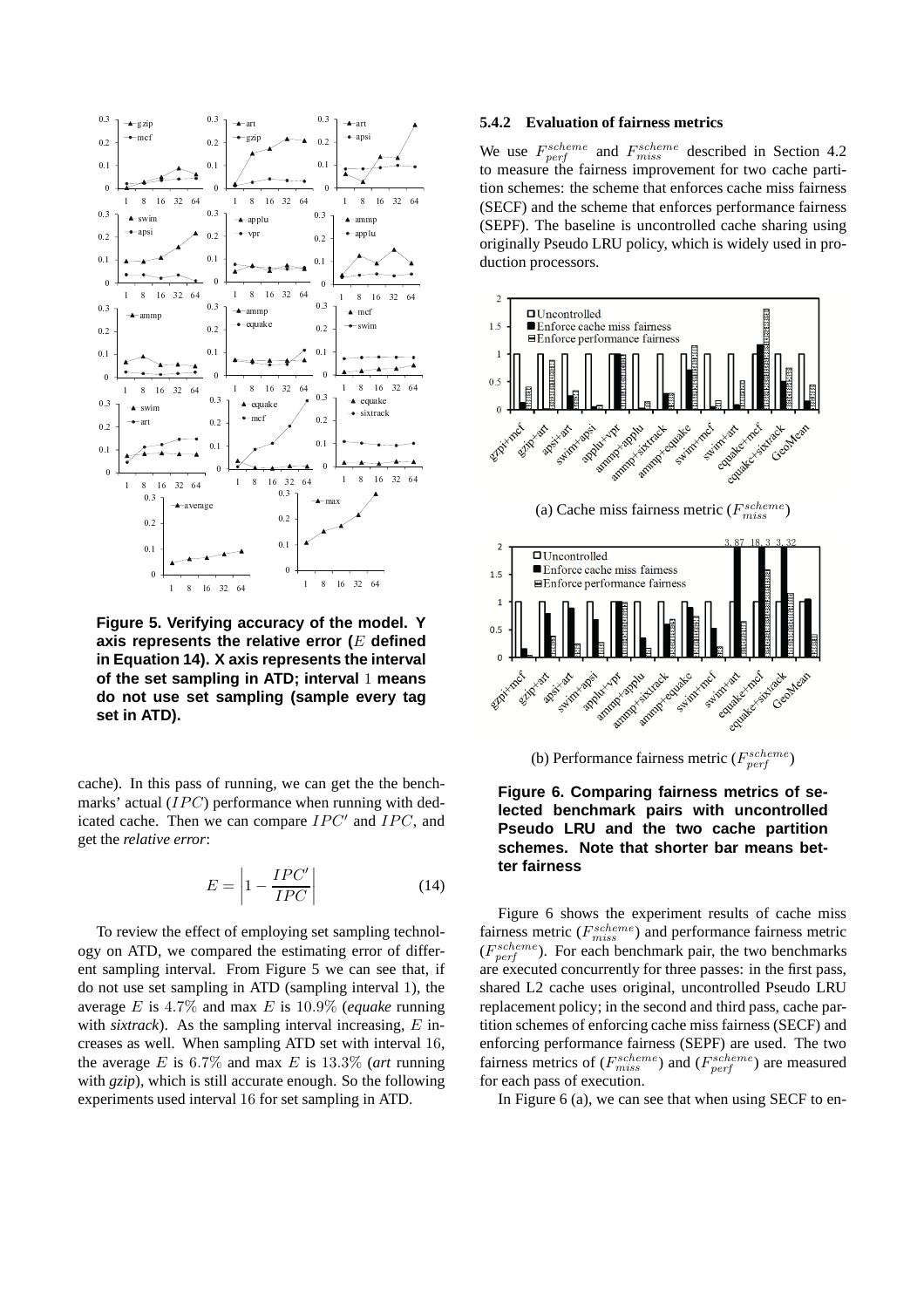

**Figure 7. Comparing throughput of selected benchmark pairs with uncontrolled Pseudo LRU and the two cache partition schemes. Note that taller bar means higher throughput.**

force cache miss fairness on shared cache, cache miss fairness metric  $(F_{miss}^{scheme})$  is improved significantly compared to uncontrolled Pseudo LRU replacement policy (note that shorter bar means better fairness). However, when using SEPF to enforce performance miss fairness on shared cache, though there is still cache miss fairness metric  $(F_{miss}^{scheme})$ improvement compared to uncontrolled cache for most benchmarks,  $F_{miss}^{scheme}$  is not improved as much as SECF. Even there are benchmark pairs which show worse cache miss fairness than uncontrolled Pseudo LRU cache when using SEPF(*ammp*+*equake* and equake+mcf ). On average, SECF gains a cache miss fairness improvement of  $F_{miss}^{scheme}$  $= 0.14$ , while SEPF gains an improvement of  $F_{miss}^{scheme}$ 0.45.

Figure 6 (b) shows the performance fairness metric  $(F_{perf}^{scheme})$  when using different cache partition schemes. The result is different from the result of cache miss fairness metric. Although SECF always shows better  $F_{miss}^{scheme}$  than the SEPF, it fails to gain a better performance fairness metric ( $F_{perf}^{scheme}$ ) than SEPF. Whats more, there are three benchmark pairs suffer great performance fairness degradation when using SECF to enforce cache miss fairness: swim+art (3.87), equake+mcf (18.3) and equake+sixtrack(3.32), which means that SECF may make the problem of unfair performance of concurrent workloads even worse in some cases. In contrast, although SEPF got poor  $F_{miss}^{scheme}$  for ammp+equake and equake+mcf, it ends up that SEPF gains better performance fairness in these benchmark pairs compared to SECF. On average, SECF gains a performance fairness improvement of  $F_{\text{perf}}^{scheme}$  = 1.04, while SEPF gains an improvement of  $F_{perf}^{scheme} = 0.41$ .

From the comparison of the results showed in Figure 6 (a) and Figure 6 (b), we can get a deeper insight into the correlation between cache miss fairness and performance fairness. Merely enforcing cache miss fairness on concurrent workloads can improve performance fairness in most cases, but can not guarantee ideal performance fairness and sometimes may suffer performance fairness instead of improving it, especially when the co-scheduled workloads have different features. For example, when benchmarks of type 4 (lowvulnerability/low-MLP) are running with benchmarks with type 1 (high-vulnerability/high-MLP) such as benchmark pairs of *gzip*+*mcf*, *gzip*+*art* and *apsi*+*art*, SECF gains a much poorer performance fairness than SEPF; when benchmarks of type 2 (high-vulnerability/low-MLP) are running with benchmarks with type 1(high-vulnerability/high-MLP) such as benchmark pairs of *swim*+*art*, *equake*+*mcf* and *equake*+*sixtrack*, SECF even suffers performance fairness a lot. The reason is that when a low-MLP workload is running concurrently with another high-MLP workload, more shared cache resource should be allocated to low-MLP workload to guarantee the whole performance fairness because low-MLP workload has a relatively larger cache miss penalty and enforcing cache miss fairness can not guarantee performance fairness. And if both of the concurrently running workloads are highly sensitive to cache interference (type 1 benchmarks running with type 2 benchmarks), the degradation of performance will be more obvious when using SECF to enforcing cache miss fairness. By taking more factors into account, SEPF can achieve better performance fairness in most cases.

Figure 7 shows the throughput of selected benchmark pairs with uncontrolled Pseudo LRU and the two cache partition schemes. We use fair speedup defined in Equation 14 to measure the throughput of concurrent running benchmark pairs. Note that taller bar in the figure means higher throughput. We can see that SEPF gains a competitive throughput for most benchmark pairs. And for *gzip+mcf, ammp+applu and swim+mcf*, SEPF can provider higher throughput than original Pseudo LRU and SECF. On average, SECF gains a fair speedup of 1.04 while SEPF gains a fair speedup of 1.07 on the base line of original Pseudo LRU replacement policy.

### **6 Related Work**

Prior work has noticed the impact of cache sharing for concurrently running threads. [15] proposed to use hardware counters to estimate the cache miss-rate as a function of cache size, which can be used to optimize cache partition to minimum overall miss rate. [13] designed a runtime mechanism that partitions a shared cache according to the cache utility of concurrent running multiple applications. [15] and [13] both focused on optimization of overall miss rate. [6] pointed out the necessity of enforce fairness for co-scheduled workloads. [6] defined a set of fairness metric for cache sharing and proposed both static strategy and